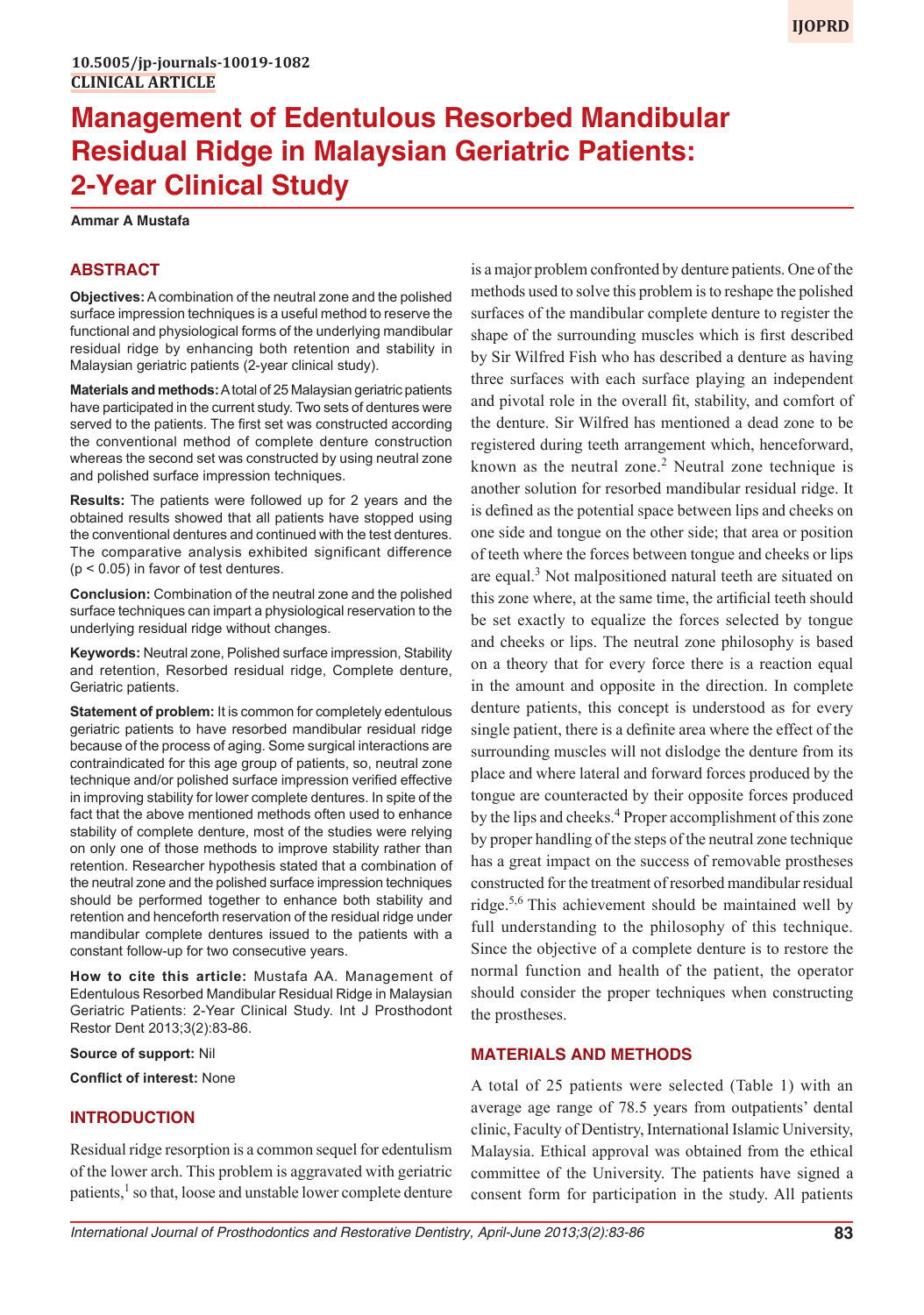#### *Ammar A Mustafa*

| Table 1: Distribution of age, gender and ethnicity of patients |                    |                     |                                       |  |  |  |  |
|----------------------------------------------------------------|--------------------|---------------------|---------------------------------------|--|--|--|--|
| Gender                                                         | Number of patients | Age (Average range) | <b>Ethnicity</b>                      |  |  |  |  |
| Females                                                        | 10                 | 76.4                | 5 Indians<br>3 Chinese<br>2 Malaysian |  |  |  |  |
| <b>Males</b>                                                   | 15                 | 80.8                | 5 Malaysian<br>5 Indians<br>5 Chinese |  |  |  |  |
| Total                                                          | 25                 |                     | 25                                    |  |  |  |  |

presented with bone resorption in the lower jaw ranging from moderate to severe. Orthopantomogram (OPG) (Promax 3D, Planmeca Oy, Helsinki Finland) was used in addition to clinical investigations to determine the severity of bone resorption (Fig. 1). Bone resorption was assessed depending on a classification system for complete edentulism by McGarry et al (1999).<sup>7</sup> The main chief complain of those patients was unsatisfactory lower complete denture because of poor stability and retention. A preliminary impression was made, and the two sets of special trays were constructed on the same study cast. Final impression, vertical dimension and centric jaw relation were carried out according to the usual conventional techniques.

A neutral zone technique was performed to the test denture after the registration of the maxillomandibular records. A continuous wire spurs (1.20 mm/47 Dentaurum; Ispringen, Germany Lot: 406804) were attached to the record base (Fig. 2A) then a putty of heavy body hydrophilic vinyl siloxane impression material (Take-1, the hydrophilic vinyl type 0 very high consistency, Kerr; Germany Lot: 590184)



**Fig. 1:** OPG image showing an obvious mandibular ridge resorption in edentulous arch

were adjusted on the wire spurs (Fig. 2B). The neutral zone area was registered by asking the patients to make all the functional movements with lips, cheeks and tongue. Two sets of trial dentures were made for the try-in stage and both sets of dentures were examined for vertical dimension and centric relation verification, also for patient esthetic needs. Conventional set was carved by the technician. Then the following procedure was followed for the test dentures: the wax was removed from the buccal, labial and lingual



**Figs 2A to D:** Record base with wire spurs prior to neutral zone registration (A). Siloxane putty is then adjusted onto the wire spurs to make the registration (B). Removal of wax from buccal surface to provide a space for polished surface impression material (C). Making polished surface impression by using zinc oxide eugenol (D).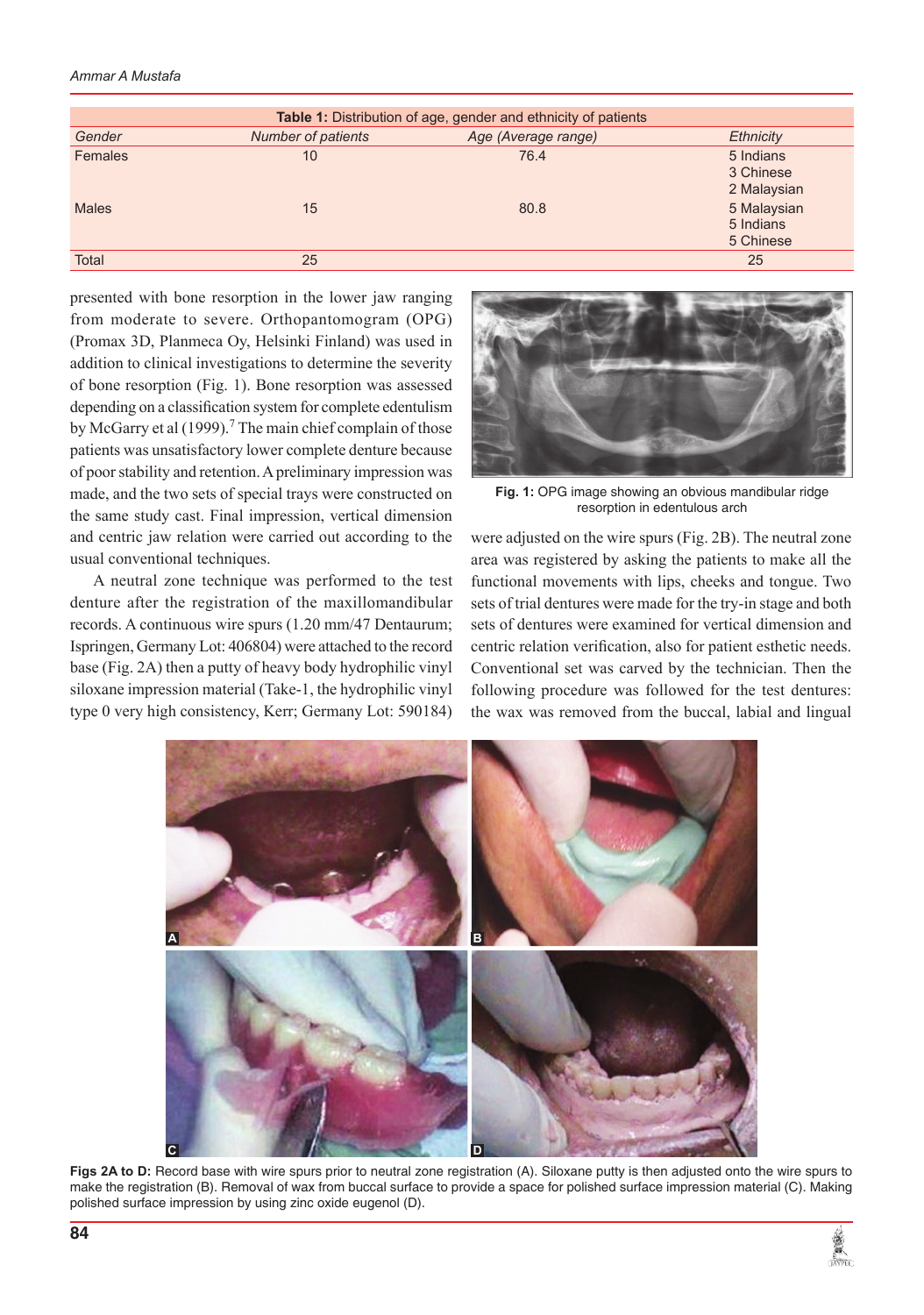surfaces to create a space for the impression material (Fig. 2C). The teeth were coated with Vaseline to ease the removal of the impression material that might cover it. Zinc oxide eugenol (ZOE) impression material (SS White, Gloucester England Lot: 841115) was used to register the function of lips, cheeks and tongue. ZOE was mixed and loaded first on the labial and buccal surfaces of the trial denture. With the upper trial denture in place, the lower denture was placed in the mouth (Fig. 2D), and the patient was asked to close in centric and was instructed to make normal movements of swallowing more than one time while ZOE was set to register the functional movement of the cheek and lower lip. When the material set, the trial denture removed from the mouth, and the excess material removed from the teeth. Same procedure was repeated for the lingual surface of the trial denture to register the action and movement of the tongue during swallowing. After cleaning, the lower trial denture was ready for flasking without any alteration in the impression surface. A copy cast was made by duplicating the master cast by using agar-agar impression material (Castogel BEGO, Bremen, Germany Lot: 1749) for the processing of the test denture. The technician was instructed not to overtrim these surfaces so that the anatomical land-mark at the lip, cheek and tongue as concavities and convexities were left unharmed. The conventional set was carved, processed and polished in the usual manner. The patients were given one set of the denture (conventional) to be used in the first

month without knowing which set was issued first. Then, the test set was issued to the patients after 1 month. All those patients were asked for their evaluation for denture stability and retention, and this was confirmed through clinical evaluation by interexaminer evaluation (research personnel were not involved). An index by Hoad-Reddick and Grant was used to examine the retention and stability of the dentures.<sup>8</sup> Qualitative and quantitative comparative analysis were conducted and then compared by crosstabulation. Significance between test and conventional dentures was measured by Chi-square test. p-value was set for significance to be ( $p < 0.05$ ) and degree of freedom (df) =1. Number of follow-up visit with denture postinsertion complaints was recorded for each type.

## **RESULTS**

Table 2 is showing the frequency of retention and stability values for both test and conventional dentures. Chi-square test shows a significant difference ( $p < 0.05$ ) between test and conventional dentures. The comparative analyses obtained by Hoad-Reddick and Grant showed that test dentures have exhibited higher numerical values of retention and stability when examined by interexaminer evaluation. The comparative analysis exhibited significant difference  $(p < 0.05)$  in favor of dentures constructed according to neutral zone and polished surface techniques with rooms for the muscles of lips, cheeks and tongue.

| Table 2: Frequency of retention and stability values for both test and conventional dentures. Standard deviations and<br>significance values are shown in Chi-square tests |                        |                    |                |                  |                       |                       |  |  |
|----------------------------------------------------------------------------------------------------------------------------------------------------------------------------|------------------------|--------------------|----------------|------------------|-----------------------|-----------------------|--|--|
| Frequency of retention and stability of test dentures                                                                                                                      |                        |                    |                |                  |                       |                       |  |  |
|                                                                                                                                                                            |                        | Frequency          | Percentage     | <b>SD</b>        | Valid percentage      | Cumulative percentage |  |  |
| Valid                                                                                                                                                                      | <b>No</b>              | $\Omega$           | 00.0           | $\Omega$         | 00.0                  | 50.0                  |  |  |
|                                                                                                                                                                            | Some                   | 6.0                | 24.0           | ±1.75            | 24.0                  |                       |  |  |
|                                                                                                                                                                            | Good and<br>sufficient | 19.0               | 76.0           | ±2.25            | 76.0                  |                       |  |  |
|                                                                                                                                                                            | Total                  | 25                 | 100.0          |                  | 100.0                 |                       |  |  |
| Frequency of retention and stability of conventional dentures                                                                                                              |                        |                    |                |                  |                       |                       |  |  |
|                                                                                                                                                                            |                        | Frequency          | Percentage     | SD.              | Valid percentage      | Cumulative percentage |  |  |
| Valid                                                                                                                                                                      | <b>No</b>              | 13.0               | 52.0           | ±2.7             | 52.0                  | 50.0                  |  |  |
|                                                                                                                                                                            | Some                   | 10                 | 40.0           | ±3.75            | 40.0                  | 91.7                  |  |  |
|                                                                                                                                                                            | Good and<br>sufficient | $\overline{2}$     | 8.0            | ±3.25            | 8.0                   | 100.0                 |  |  |
|                                                                                                                                                                            | Total                  | 25.0               | 100.0          |                  | 100.0                 |                       |  |  |
| Chi-square tests                                                                                                                                                           |                        |                    |                |                  |                       |                       |  |  |
|                                                                                                                                                                            |                        |                    | Value          | df               | Asymp. sig. (2-sided) |                       |  |  |
| Pearson Chi-square                                                                                                                                                         |                        | 6.000 <sup>a</sup> | $\overline{2}$ | 0.050            |                       |                       |  |  |
| Likelihood ratio                                                                                                                                                           |                        | 7.638              | $\overline{2}$ | 0.022            |                       |                       |  |  |
| Linear-by-linear association                                                                                                                                               |                        | 4.568              |                | 0.033            |                       |                       |  |  |
| McNemar-Bowker test                                                                                                                                                        |                        | 0.0                | 0.0            | 0.0 <sup>b</sup> |                       |                       |  |  |
| No. of valid cases                                                                                                                                                         |                        |                    | 25             |                  |                       |                       |  |  |

**Table 2:** Frequency of retention and stability values for both test and conventional dentures. Standard deviations and

<sup>a</sup>6 cells (100.0%) have expected count less than 5. The minimum expected count is 0.33; <sup>b</sup>Computed only for a PXP table, where p must be greater than 1